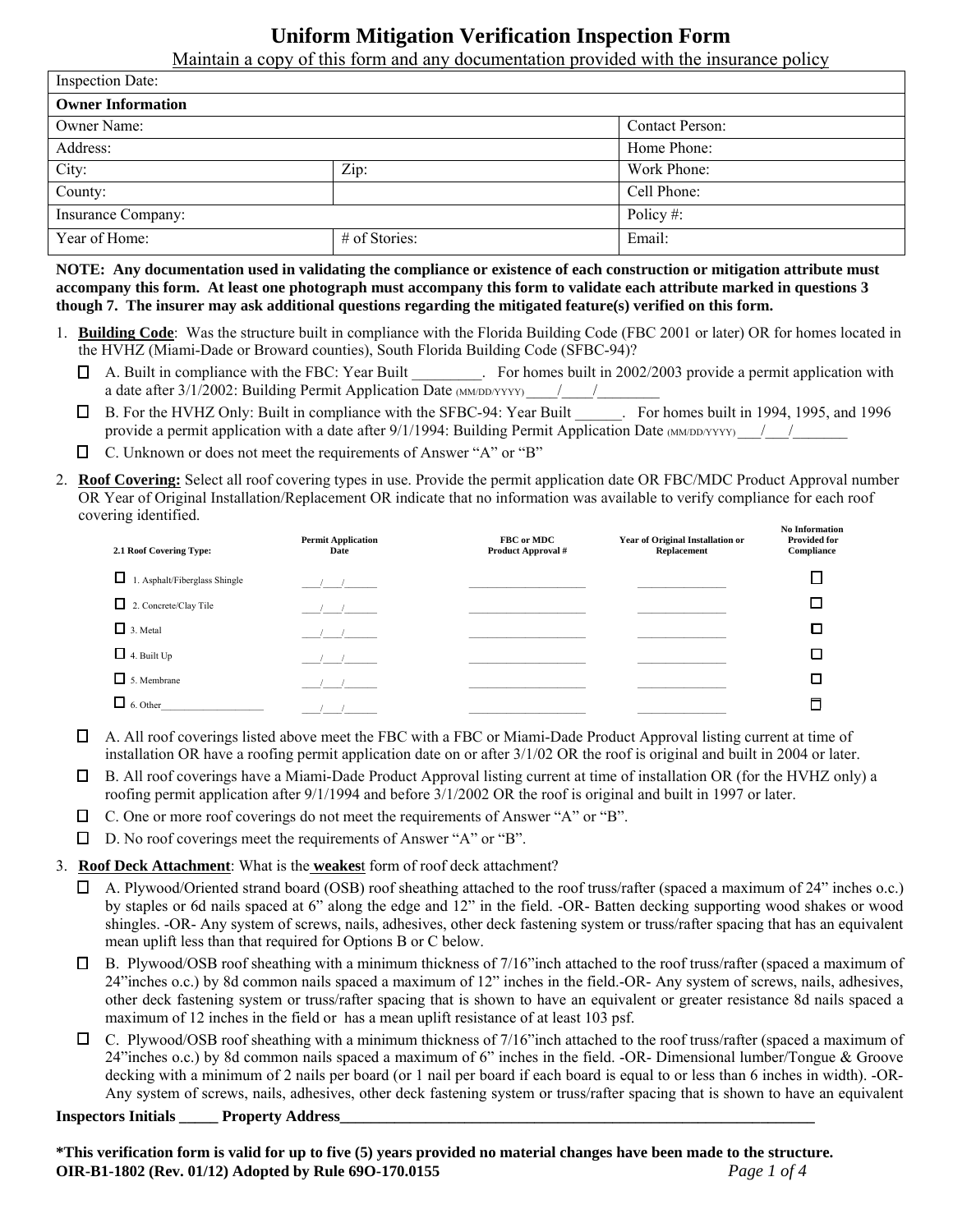or greater resistance than 8d common nails spaced a maximum of 6 inches in the field or has a mean uplift resistance of at least 182 psf.

- D. Reinforced Concrete Roof Deck.
- $\Box$  E. Other:
- F. Unknown or unidentified.
- G. No attic access.
- 4. **Roof to Wall Attachment:** What is the **WEAKEST** roof to wall connection? (Do not include attachment of hip/valley jacks within 5 feet of the inside or outside corner of the roof in determination of WEAKEST type)
	- A. Toe Nails
		- $\Box$  Truss/rafter anchored to top plate of wall using nails driven at an angle through the truss/rafter and attached to the top plate of the wall, or
		- $\Box$  Metal connectors that do not meet the minimal conditions or requirements of B, C, or D

#### **Minimal conditions to qualify for categories B, C, or D. All visible metal connectors are:**

- Secured to truss/rafter with a minimum of three (3) nails, **and**
- $\Box$  Attached to the wall top plate of the wall framing, or embedded in the bond beam, with less than a ½" gap from the blocking or truss/rafter **and** blocked no more than 1.5" of the truss/rafter, **and** free of visible severe corrosion.
- $\Box$  B. Clips
- Metal connectors that do not wrap over the top of the truss/rafter, **or**
- $\Box$  Metal connectors with a minimum of 1 strap that wraps over the top of the truss/rafter and does not meet the nail position requirements of C or D, but is secured with a minimum of 3 nails.
- $\Box$  C. Single Wraps

Metal connectors consisting of a single strap that wraps over the top of the truss/rafter and is secured with a minimum of 2 nails on the front side and a minimum of 1 nail on the opposing side.

- $\Box$  D. Double Wraps
	- $\Box$  Metal Connectors consisting of 2 separate straps that are attached to the wall frame, or embedded in the bond beam, on either side of the truss/rafter where each strap wraps over the top of the truss/rafter and is secured with a minimum of 2 nails on the front side, and a minimum of 1 nail on the opposing side, **or**
	- $\Box$  Metal connectors consisting of a single strap that wraps over the top of the truss/rafter, is secured to the wall on both sides, and is secured to the top plate with a minimum of three nails on each side.
- E. Structural Anchor bolts structurally connected or reinforced concrete roof.
- $\Box$  F. Other:
- $\Box$  G. Unknown or unidentified
- $\Box$  H. No attic access

5. **Roof Geometry:** What is the roof shape? (Do not consider roofs of porches or carports that are attached only to the fascia or wall of the host structure over unenclosed space in the determination of roof perimeter or roof area for roof geometry classification).

 $\Box$  A. Hip Roof Hip roof with no other roof shapes greater than 10% of the total roof system perimeter. Total length of non-hip features: \_\_\_\_\_\_ feet; Total roof system perimeter: \_\_\_\_\_\_\_ feet  $\Box$  B. Flat Roof  $\Box$  Roof on a building with 5 or more units where at least 90% of the main roof area has a roof slope of less than 2:12. Roof area with slope less than 2:12 \_\_\_\_\_\_\_\_ sq ft; Total roof area \_\_\_\_\_\_\_\_\_\_sq ft

- $\Box$  C. Other Roof Any roof that does not qualify as either (A) or (B) above.
- 6. **Secondary Water Resistance (SWR):** (standard underlayments or hot-mopped felts do not qualify as an SWR)
	- A. SWR (also called Sealed Roof Deck) Self-adhering polymer modified-bitumen roofing underlayment applied directly to the sheathing or foam adhesive SWR barrier (not foamed-on insulation) applied as a supplemental means to protect the dwelling from water intrusion in the event of roof covering loss.
	- B. No SWR.
	- □ C. Unknown or undetermined.

### **Inspectors Initials Property Address**

**\*This verification form is valid for up to five (5) years provided no material changes have been made to the structure or inaccuracies found on the form.**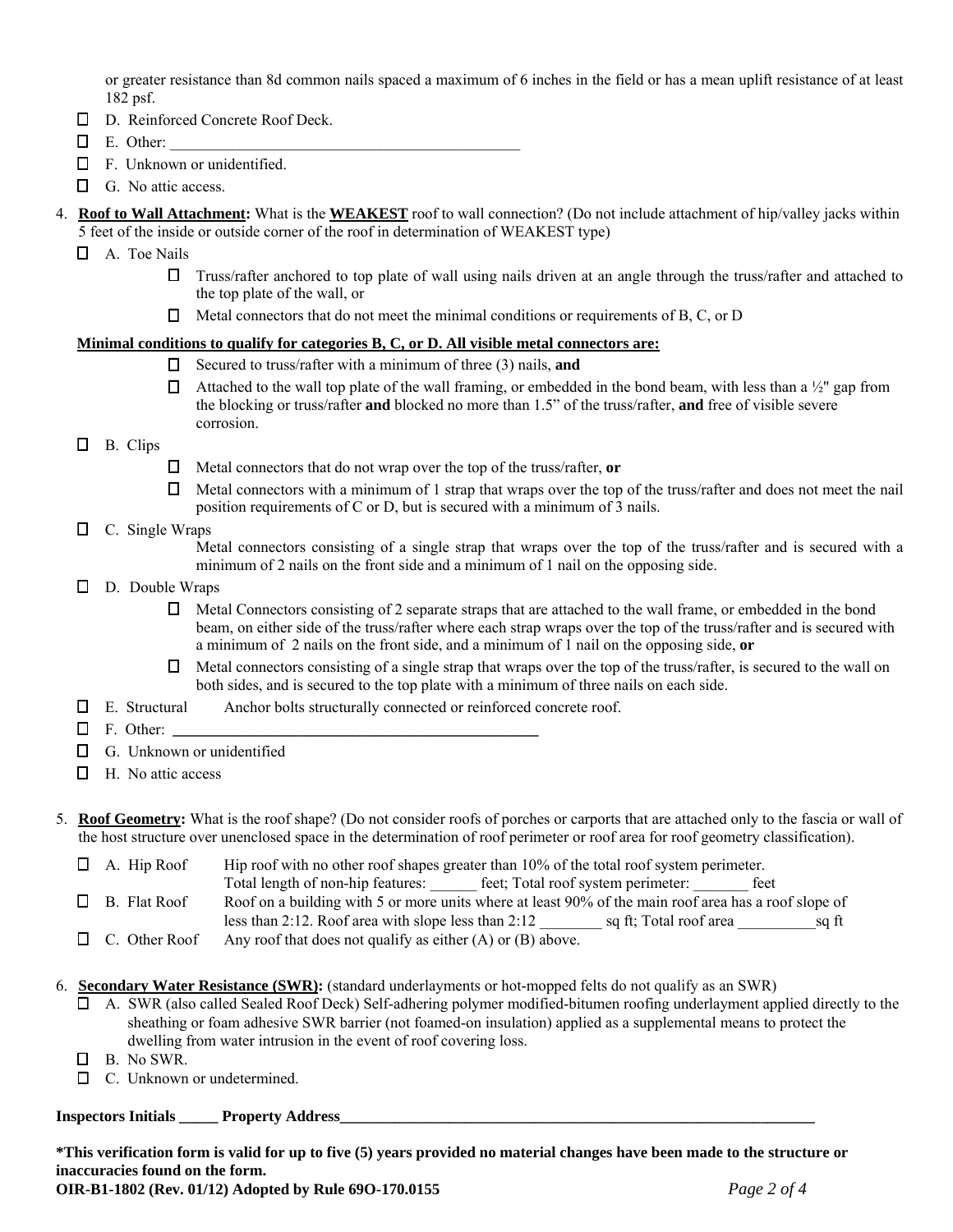7. **Opening Protection:** What is the **weakest** form of wind borne debris protection installed on the structure? **First**, use the table to determine the weakest form of protection for each category of opening. **Second**, (a) check one answer below (A, B, C, N, or X) based upon the lowest protection level for ALL Glazed openings **and** (b) check the protection level for all Non-Glazed openings (.1, .2, or .3) as applicable.

| <b>Opening Protection Level Chart</b>                                                                                                                                                                                                                                                                             |                                                                                                                                                | <b>Glazed Openings</b>                     |                        |                  |                       | Non-Glazed<br><b>Openings</b> |                        |
|-------------------------------------------------------------------------------------------------------------------------------------------------------------------------------------------------------------------------------------------------------------------------------------------------------------------|------------------------------------------------------------------------------------------------------------------------------------------------|--------------------------------------------|------------------------|------------------|-----------------------|-------------------------------|------------------------|
| Place an "X" in each row to identify all forms of protection in use for each<br>opening type. Check only one answer below (A thru X), based on the weakest<br>form of protection (lowest row) for any of the Glazed openings and indicate<br>the weakest form of protection (lowest row) for Non-Glazed openings. |                                                                                                                                                | <b>Windows</b><br>or Entry<br><b>Doors</b> | Garage<br><b>Doors</b> | <b>Skylights</b> | Glass<br><b>Block</b> | Entry<br><b>Doors</b>         | Garage<br><b>Doors</b> |
| N/A                                                                                                                                                                                                                                                                                                               | Not Applicable-there are no openings of this type on the structure                                                                             |                                            |                        |                  |                       |                               |                        |
| A                                                                                                                                                                                                                                                                                                                 | Verified cyclic pressure & large missile (9-lb for windows doors/4.5 lb for skylights)                                                         |                                            |                        |                  |                       |                               |                        |
| B                                                                                                                                                                                                                                                                                                                 | Verified cyclic pressure & large missile (4-8 lb for windows doors/2 lb for skylights)                                                         |                                            |                        |                  |                       |                               |                        |
| c                                                                                                                                                                                                                                                                                                                 | Verified plywood/OSB meeting Table 1609.1.2 of the FBC 2007                                                                                    |                                            |                        |                  |                       |                               |                        |
| D                                                                                                                                                                                                                                                                                                                 | Verified Non-Glazed Entry or Garage doors indicating compliance with ASTM E<br>330, ANSI/DASMA 108, or PA/TAS 202 for wind pressure resistance |                                            |                        |                  |                       |                               |                        |
| N                                                                                                                                                                                                                                                                                                                 | Opening Protection products that appear to be A or B but are not verified                                                                      |                                            |                        |                  |                       |                               |                        |
|                                                                                                                                                                                                                                                                                                                   | Other protective coverings that cannot be identified as A, B, or C                                                                             |                                            |                        |                  |                       |                               |                        |
| x                                                                                                                                                                                                                                                                                                                 | No Windborne Debris Protection                                                                                                                 |                                            |                        |                  |                       |                               |                        |

 **A. Exterior Openings Cyclic Pressure and 9-lb Large Missile (4.5 lb for skylights only)** All Glazed openings are protected at a minimum, with impact resistant coverings or products listed as wind borne debris protection devices in the product approval system of the State of Florida or Miami-Dade County and meet the requirements of one of the following for "Cyclic Pressure and Large Missile Impact" (Level A in the table above).

- Miami-Dade County PA 201, 202, **and** 203
- Florida Building Code Testing Application Standard (TAS) 201, 202, **and** 203
- American Society for Testing and Materials (ASTM) E 1886 **and** ASTM E 1996
- Southern Standards Technical Document (SSTD) 12
- For Skylights Only: ASTM E 1886 **and** ASTM E 1996
- For Garage Doors Only: ANSI/DASMA 115

A.1 All Non-Glazed openings classified as A in the table above, or no Non-Glazed openings exist

 A.2 One or More Non-Glazed openings classified as Level D in the table above, and no Non-Glazed openings classified as Level B, C, N, or X in the table above

 $\Box$  A.3 One or More Non-Glazed Openings is classified as Level B, C, N, or X in the table above

 **B. Exterior Opening Protection- Cyclic Pressure and 4 to 8-lb Large Missile (2-4.5 lb for skylights only)** All Glazed openings are protected, at a minimum, with impact resistant coverings or products listed as windborne debris protection devices in the product approval system of the State of Florida or Miami-Dade County and meet the requirements of one of the following for "Cyclic Pressure and Large Missile Impact" (Level B in the table above):

- ASTM E 1886 **and** ASTM E 1996 (Large Missile 4.5 lb.)
- $\bullet$  SSTD 12 (Large Missile 4 lb. to 8 lb.)
- For Skylights Only: ASTM E 1886 **and** ASTM E 1996 (Large Missile 2 to 4.5 lb.)

B.1 All Non-Glazed openings classified as A or B in the table above, or no Non-Glazed openings exist

 B.2 One or More Non-Glazed openings classified as Level D in the table above, and no Non-Glazed openings classified as Level C, N, or X in the table above

 $\Box$  B.3 One or More Non-Glazed openings is classified as Level C, N, or X in the table above

 **C. Exterior Opening Protection- Wood Structural Panels meeting FBC 2007** All Glazed openings are covered with plywood/OSB meeting the requirements of Table 1609.1.2 of the FBC 2007 (Level C in the table above).

C.1 All Non-Glazed openings classified as A, B, or C in the table above, or no Non-Glazed openings exist

 C.2 One or More Non-Glazed openings classified as Level D in the table above, and no Non-Glazed openings classified as Level N or X in the table above

C.3 One or More Non-Glazed openings is classified as Level N or X in the table above

### **Inspectors Initials Property Address**

**\*This verification form is valid for up to five (5) years provided no material changes have been made to the structure or inaccuracies found on the form.** 

**OIR-B1-1802 (Rev. 01/12) Adopted by Rule 69O-170.0155** *Page 3 of 4*